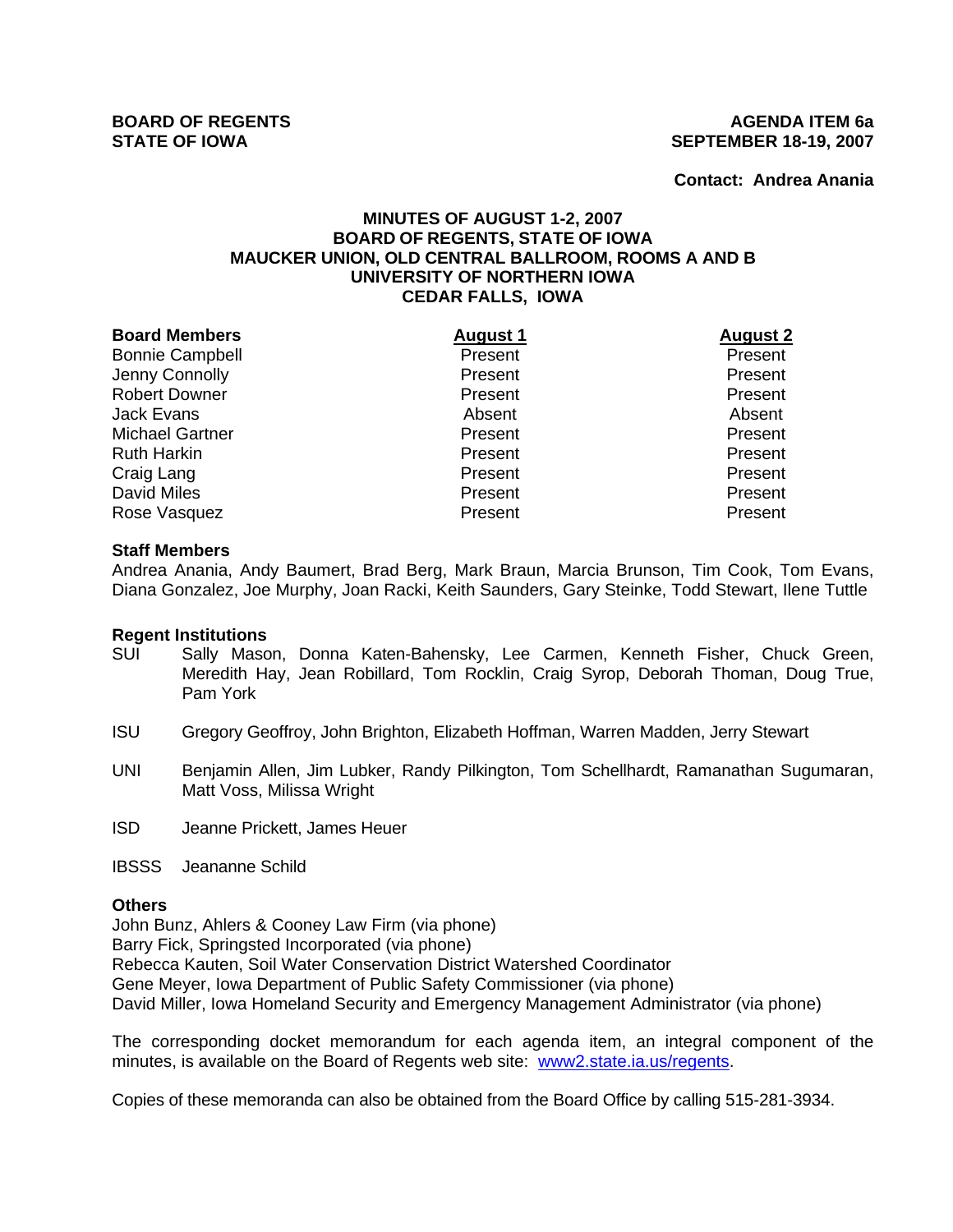# **President Gartner called the meeting to order at 9:15 a.m. on August 1, 2007.**

#### **Executive Session**

 $\triangleright$  MOVED by LANG, SECONDED by CAMPBELL, to enter into closed session pursuant to Iowa Code §21.5(1)(i) upon the request of individuals whose performance is being considered.

| Regent | Campbell Connolly Downer |  | Evans | Gartner Harkin | Lang         | <b>Miles</b> | Vasquez |
|--------|--------------------------|--|-------|----------------|--------------|--------------|---------|
|        | Ave x x x x x x          |  |       |                | $\mathsf{X}$ |              |         |
| Nav    |                          |  |       |                |              |              |         |
| Absent |                          |  |       |                |              |              |         |
|        |                          |  |       |                |              |              |         |

MOTION APPROVED by ROLL CALL.

#### **The Board convened in closed session at 9:16 a.m.**

**The Board reconvened in open session at 11:30 a.m.** 

# **FY 2007 Audit Progress and FY 2008 Internal Audit Plans**

Internal Audit Director Todd Stewart reviewed the FY 2007 audit progress and discussed the FY 2008 internal audit plans.

President Gartner asked about the process for follow-up audits. Director Stewart explained that internal auditors make recommendations in the original audit and negotiate a follow-up date to verify that corrective actions have been implemented.

President Pro Tem Miles noted the number of cancelled and deferred audits in the FY 2007 plan and asked about the expectation for completing the scheduled audits proposed in the FY 2008 plan. Mr. Stewart said that he anticipated most of the scheduled audits on the FY 2008 plan will be performed.

¾ The Board received the FY 2007 Audit Progress and FY 2008 Internal Audit Plans by GENERAL CONSENT.

## **Internal Audit Reports**

Internal Audit Director Todd Stewart discussed the reports presented this month.

Regent Downer asked about the University Hygienic Lab's (UHL) collections policy. Mr. Stewart reported that the UHL is in the process of updating its accounts receivable system.

President Gartner noted that the NCAA Recruiting Audit recommended that a violation be self-reported by January 2008. President Gartner asked why a target date of January 2008 was recommended. Regent Downer added that it should be reported sooner rather than later. Mr. Stewart said he would look into it.

President Gartner asked if the internal audit function is met with cooperation from the Regent institutions and if it is adequately staffed. Mr. Stewart stated that cooperation is received and discussed auditor staffing levels at each institution.

Mr. Stewart discussed the internal audit self-assessment and peer review conducted at the University of Iowa in May. He reported that the self-assessment identified areas to improve upon including the development of information technology expertise, standardized workpapers, and audit efficiencies.

He added that the peer-review opinion concluded that the University of Iowa internal audit function conformed to standards and noted the support and confidence of the University's administration and of the Board.

Regent Vasquez mentioned that streamlining the audit function has been an important priority of the Board. Director Stewart added that he initially focused on producing similar reports and is now focusing on the depth of the audits.

Regent Harkin commended Director Stewart for improving the internal audit function and expressed her appreciation.

¾ The Board received the Internal Audit Reports by GENERAL CONSENT.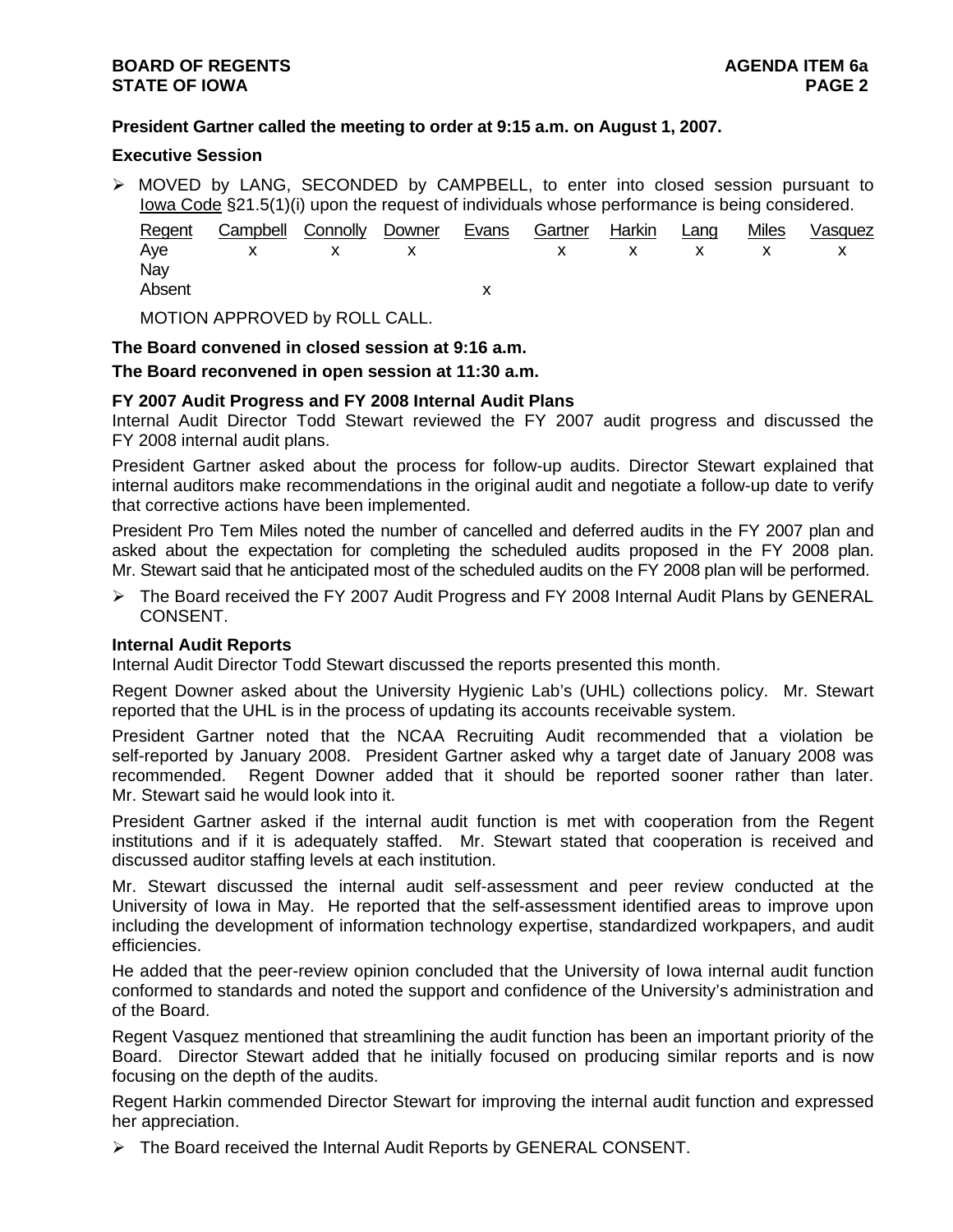# **Recommendation Regarding Fund Manager**

Brad Berg reported that Wilshire Associates recommended the retention of LSV Asset Management (LSV) as a mid-cap stock portfolio fund manager.

Regent Downer asked if LSV's performance would be monitored. Mr. Berg said that fund managers are monitored quarterly and added that Wilshire reported that LSV's investment process is sound and that the organization is stable.

In response to Regent Lang's question about the Board's investment advisor, Mr. Berg reported that Board policy requires that a Request for Proposal be issued every five years.

 $\triangleright$  By GENERAL CONSENT, the Board received the recommendation from Wilshire Associates to retain LSV Asset Management as a mid cap stock portfolio fund manager.

#### **Associated Bond Contracts**

Joan Racki stated that the Board is requested to approve the renewal of contracts for three firms that the Board uses for bond-related services.

President Gartner asked if a Request for Proposal (RFP) was issued and if interviews were conducted. Ms. Racki said that an RFP was issued in 2006; contracts are for one-year periods, renewable up to a maximum of five years; and this is the first annual renewal.

In response to Regent Harkin's question on the number of respondents to the 2006 RFP, Ms. Racki stated that three responded to bond counsel and four responded for financial advisor and for arbitrage rebate services.

- $\triangleright$  By GENERAL CONSENT, the Board approved the annual renewal of Board of Regents contracts through August 31, 2008, with:
	- Ahlers & Cooney, P.C. as bond counsel;
	- Springsted, Inc. as financial advisor; and
	- Berens–Tate Consulting Group for arbitrage rebate services.

## **Notice of Intended Action to Amend Section 681 of Iowa Administrative Code**

Marcia Brunson stated that at a previous Board meeting, it was noted that the language in the lowa Administrative Code (IAC) relative to the election of the President Pro Tem was inconsistent with language in the Policy Manual. She noted that upon review of the IAC, it was determined that the rule was not reflective of the Board's current practice of scheduling meetings. Following Board approval, the notice to amend the rules will be filed with the Code Editor. Following publication of the notice and a period of public comment, the Board will be asked to adopt the rule amendment.

¾ MOVED by HARKIN, SECONDED by CONNOLLY, to approve the filing of the Notice of Intended Action to amend Chapter 11 of Section 681 in the Iowa Administrative Code. MOTION APPROVED UNANIMOUSLY.

#### **Board of Regents Policy Manual – Revisions to Chapters 1 and 4 – First Reading**

Marcia Brunson stated that in conjunction with the agenda item to amend the Iowa Administrative Code, it is necessary to revise Chapters 1 and 4 in the Board of Regents Policy Manual. She reported that the tuition assistance principles, approved by the Board in February 2007, have been added as a new section; revisions to §4.05 are proposed to clarify the process for appointment of administrators at the institutions; and revisions to §4.13 are proposed to clarify the process for changes in salaries.

¾ MOVED by DOWNER, SECONDED by HARKIN, to consider as a first reading, revisions to Chapter 1 "Board of Regents" and Chapter 4 "Personnel" of the Board of Regents Policy Manual. MOTION APPROVED UNANIMOUSLY.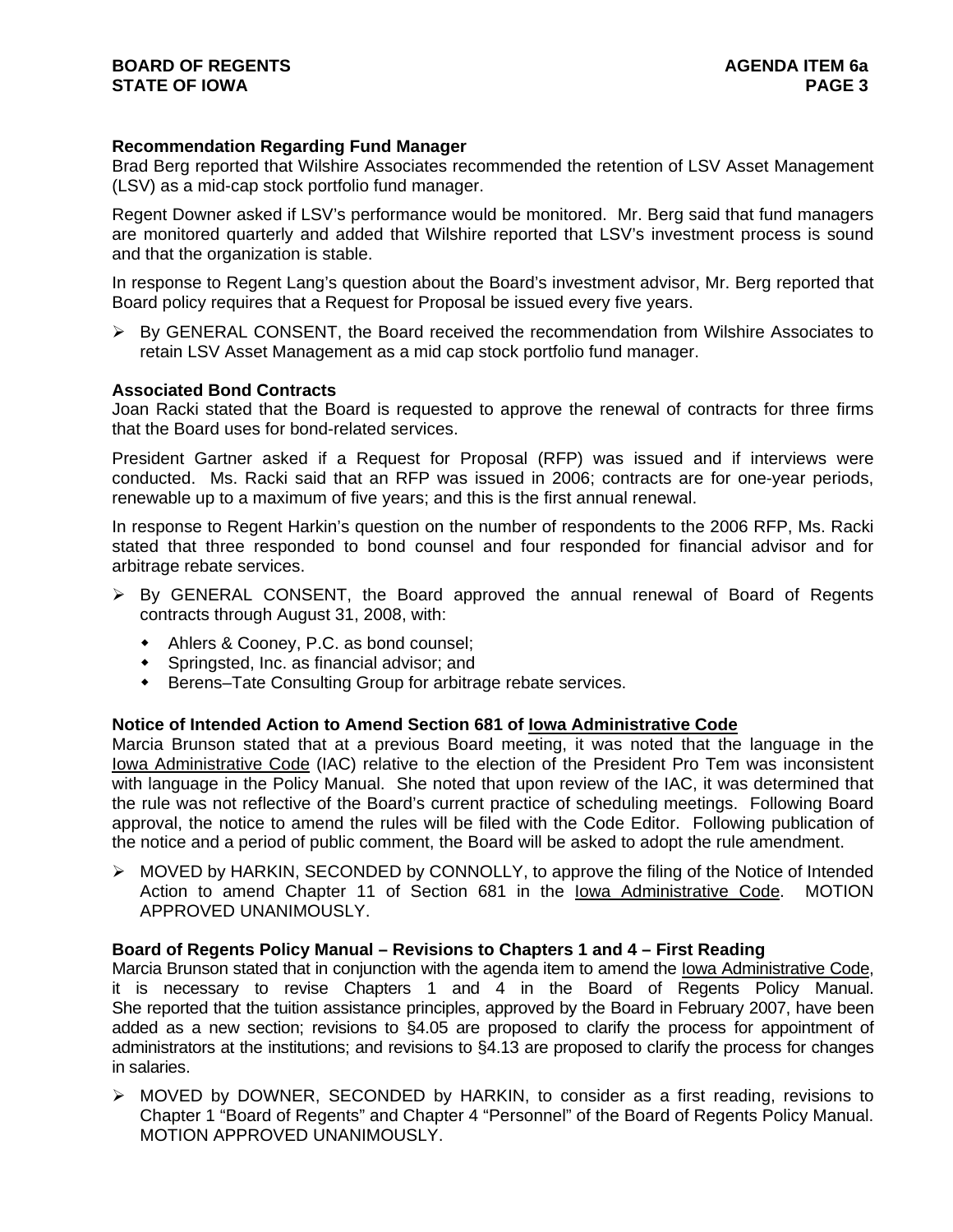# **Board of Regents Policy Manual – Revisions to Chapter 6 – Final Reading**

¾ MOVED by HARKIN, SECONDED by CAMPBELL, to remove §6.26 (Naming Policy) from consideration at this time. The naming policy will be discussed by the Board at the September 2007 meeting.

| <u>Regent</u> | Campbell Connolly Downer |  | <sup>2</sup> Evans | Gartner Harkin Lang |  | <b>Miles</b> | Vasquez |
|---------------|--------------------------|--|--------------------|---------------------|--|--------------|---------|
|               | Aye x x x x x x x x x    |  |                    |                     |  |              |         |
| Nav           |                          |  |                    |                     |  |              |         |
| Absent        |                          |  |                    |                     |  |              |         |
|               |                          |  |                    |                     |  |              |         |

MOTION APPROVED by ROLL CALL.

Dr. Diana Gonzalez reviewed the significant changes in Chapter 6 and pointed out that Sections 6.01, 6.32, and 6.33 were added after the May 2007 Board meeting in response to state and federal legislation particularly applicable to the special schools. Dr. Gonzalez also indicated that §6.10 (Academic Freedom) was edited by the faculty senates since the May Board meeting and was approved by the Council of Provosts in June. Regent Downer requested a language revision on page 9 – State University of Iowa Scope. He also suggested that the University of Iowa be described as an AAU research university to be consistent with the description for Iowa State University.

President Gartner asked if postponing the approval of Chapter 6 until September would pose a problem. Dr. Gonzalez responded that the policies that apply to the special schools need to be in place before the start of the school year so that the pertinent information can be made available to students, parents, and staff. ISD Superintendent Jeanne Prickett affirmed the need for the policies to be approved before the start of the school year at the special schools.

 $\triangleright$  MOVED by MILES, SECONDED by CAMPBELL, to approve revisions to Chapter 6 as the first and final reading with the language changes suggested by Regent Downer. MOTION APPROVED UNANIMOUSLY.

President Gartner introduced and welcomed new University of Iowa President Sally Mason.

## **University of Iowa Hospitals and Clinics Trustees**

Vice President for Medical Affairs and Carver College of Medicine Dean Dr. Jean Robillard provided brief opening comments and several highlights of issues and efforts at UIHC, including a patientcentered culture, patient length of stay, and graduate medical education funding.

Donna Katen-Bahensky, Senior Associate Vice President for Medical Affairs and Chief Executive Director for University of Iowa Hospitals and Clinics (UIHC), provided an update on recruitments at UIHC, current searches, and a preliminary year-end activity FY 2007 volume review.

President Gartner asked how the recent rankings by *U.S. News and World Report* compare to Previous Rankings. Ms. Katen-Bahensky reported that two departments went down in ranking and three departments went up in ranking. She added that the Departments of Neurology and Urology are back on the list since they dropped off in 2000.

Kenneth Fisher, Associate Vice President for Finance and Chief Financial Officer at UIHC reviewed the year-to-date financial performance for FY 2007.

President Gartner stated that if investments are added to unadjusted income, cash flow is \$135 million on net of \$811 million, which is about 18% of net revenues. Mr. Fisher agreed and added that it is needed to feed the capital appetite over the next few years.

President Gartner questioned why bonds aren't sold to fund capital needs. Mr. Fisher said that bonds can be sold or capital needs can be paid out of free cash flow. He added that there is not enough capacity alone from selling bonds to achieve the funding needed for capital replacement during the next 15 years.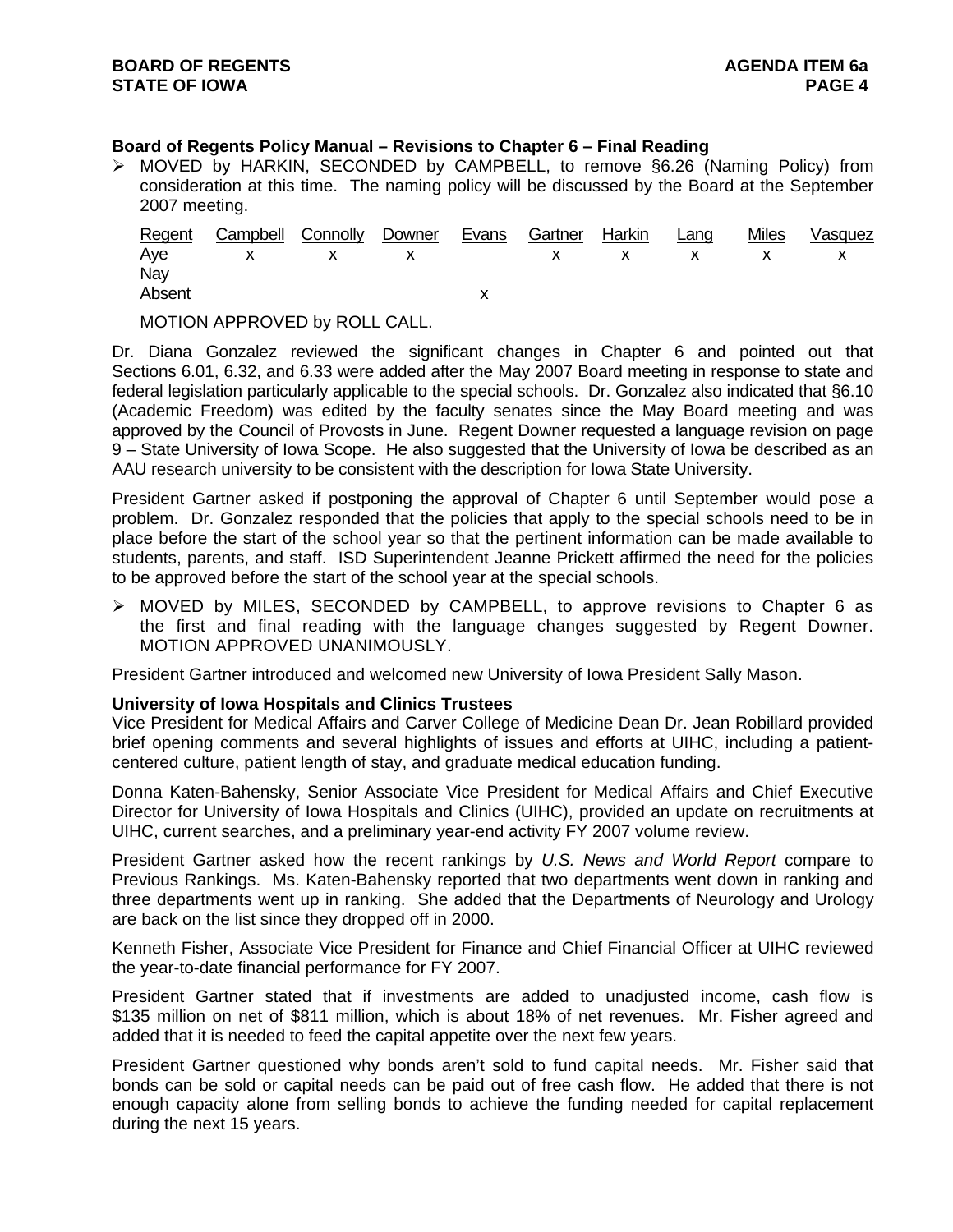Regent Downer noted that Moody's bond rating stayed the same even though the financial outlook appears good and wanted to know what specifically is needed to improve the rating. Mr. Fisher indicated that there are only 8-10 academic medical centers nationally with a Aa stable rating and that moving to Aa positive rating would save only a few basis points when borrowing money. He added that there could be a 25 to 75 basis point impact if the rating went down.

President Gartner inquired if bad debt can be manipulated by how much is written off. Mr. Fisher indicated that the methodology is tied to receivables over a specific amount of days and that increasing the amount of bad debt will only require the reserves to be adjusted, which will show up as an increased expense. He said that, on average, UIHC is running approximately \$2 million a month in net bad debt; bad debt is almost fully reserved in all cases; and that with regard to self-pay patients with no insurance, UIHC is likely to reserve 85% of their debt as soon as possible.

Mr. Fisher also reported that the College of Medicine and UIHC are working on a joint financial report. He stated that the College and the Practice Plan are on a cash basis and UIHC is on an accrual basis. President Gartner asked if the differences on the distribution of funds from UIHC to the Practice Plan have been resolved. Dr. Robillard and Mr. Fisher stated that the issue is being worked on and that the disagreement will not change the consolidated bottom line. President Pro Tem Miles asked when a decision could be reached. Mr. Fisher anticipated by September.

Lee Carmen, Associate Vice President for Information Systems and Chief Information Officer provided an update on the Epic software installation.

President Gartner asked when the decision about continuing with the current IDX system will be made. Mr. Carmen indicated the decision will be made in early 2009.

Regent Lang asked if the new Epic software will eliminate paper records. Dr. Robillard said that it will and added that patients will have access to their charts and referring physicians can schedule directly into the system.

President Pro Tem Miles asked how this system will compare to other systems at other institutions. Mr. Carmen indicated that, while a lot of institutions have different inpatient and outpatient systems, Epic will have both on the same system.

Dr. Robillard added that the data will be portable and accessible if the patient is treated at another institution.

Regent Lang stated that he hopes that other hospitals join in the efforts being undertaken at UIHC.

Regent Downer asked if problems were anticipated with moving financial information to a new system. Mr. Fisher responded that there is always fear, but a credible system and a willing staff is important and failure is not an option.

Dr. Craig Syrop, Associate Vice President for University of Iowa Physicians, provided an update on the Ambulatory Care Initiatives.

Dr. Robillard provided an update on the Clinical and Translations Science Award. He indicated that in the first round, the University scored in the fundable range and the belief is that the University will be funded in the next round. He added that this is a \$60 million grant.

Deborah Thoman, Senior Assistant Director of the UIHC Compliance Office, provided an update on the Inspections and Appeals Audit requested by the Center for Medicare and Medicaid Services (CMS). She reported that this is the first time UIHC had had a full CMS survey and that the audit looks at things very similar to the accreditation requirements. She noted that UIHC was found to be out of compliance in one of the over 550 standards reviewed and reported that the basic complaint was that the referring institution was not notified during the discharge of a patient. She said that UIHC changed its policy to require that the referring facility be notified.

Regent Lang congratulated the UIHC on there being no more deficiencies than what were found.

Regent Downer indicated that his experience has been that these inspections will always find deficiencies.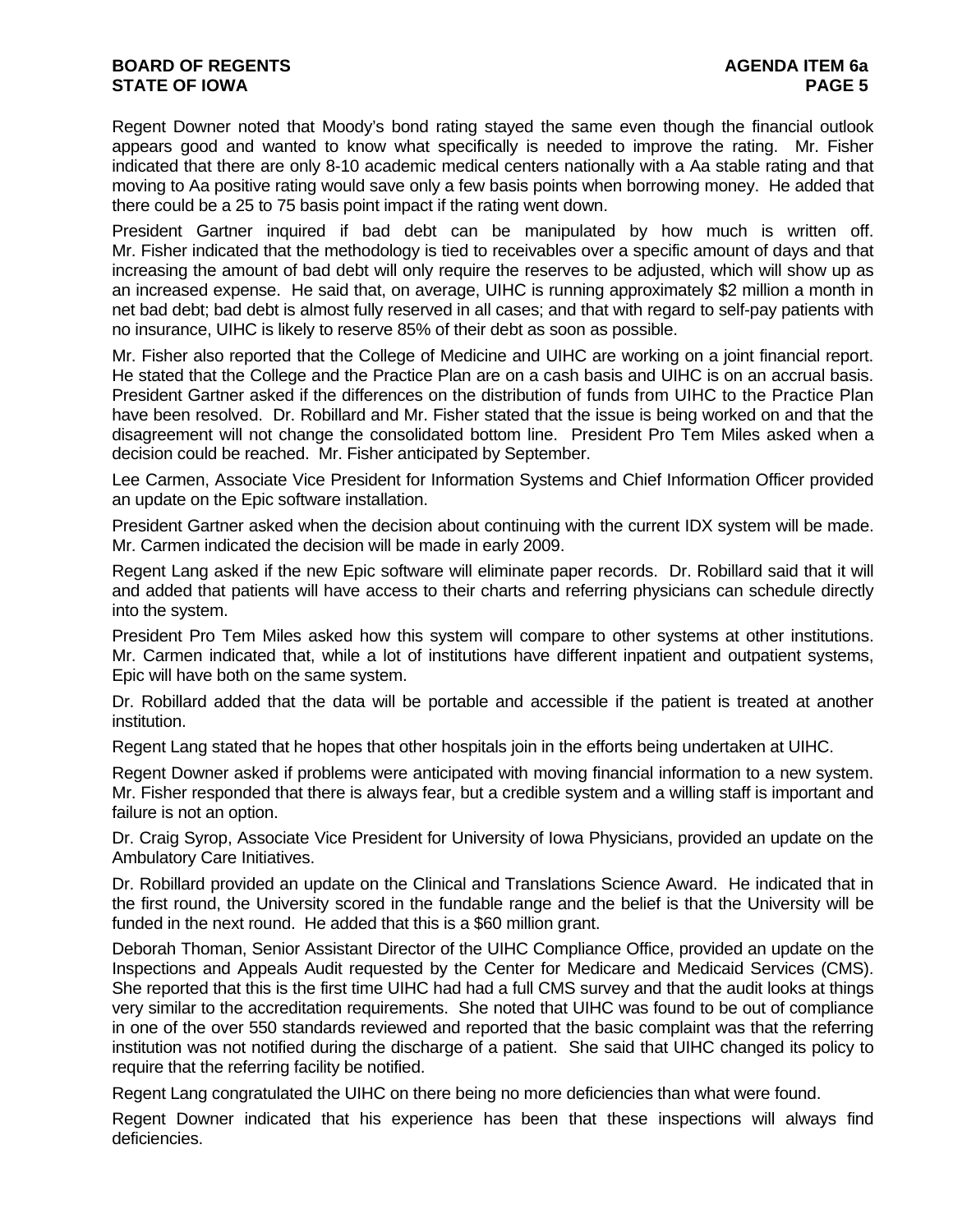## **Resolution for the Sale and Issuance of \$26,000,000 Recreational Facilities Revenue Bonds, Series S.U.I. 2007**

Barry Fick from Springsted, Incorporated, reported that three bids were received; the winning bid had an interest rate of 4.52% and was submitted by a group led by Citigroup Global Markets and included 11 additional co-managers. He said that this is a new enterprise with a newly-established credit rating of AA2 by Moody's Investor Service.

¾ MOVED by HARKIN, SECONDED by CONNOLLY, to approve:

A Resolution establishing a Recreational Facilities System and providing for the sale and authorizing and providing for the issuance and securing the payment of \$26,000,000 Recreational Facilities Revenue Bonds, Series S.U.I. 2007, funding the debt service reserve fund, and paying costs of issuance.

|        | Regent Campbell Connolly Downer |  | Evans | Gartner Harkin Lang |  | Miles | Vasquez |
|--------|---------------------------------|--|-------|---------------------|--|-------|---------|
|        | Aye x x x x x x x               |  |       |                     |  |       |         |
| Nay    |                                 |  |       |                     |  |       |         |
| Absent |                                 |  |       |                     |  |       |         |

MOTION APPROVED by ROLL CALL.

#### **Resolution for the Sale and Issuance of \$12,175,000 Athletic Facilities Revenue Bonds, Series I.S.U. 2007 (Taxable)**

Barry Fick from Springsted, Incorporated, reported that two bidders were signed up to bid and two others expressed interest in submitting bids for the bonds but no bids were received. He said that he contacted all of them after the time of the sale and was told that the offering was excellent, and they were pleased with the A1 credit rating by Moody's Investors Service. He added that the firms planning to bid declined to bid for reasons unrelated to the bonds. Mr. Fick noted that one firm did not have internet access, one firm had a computer glitch, one firm was told by their management to lighten up on the number of bonds in their inventory, and one firm indicated that they had insufficient pre-sale interest. Mr. Fick reported that one of the bidders asked if the sale of the bonds could be negotiated and that bond counsel Ahlers & Cooney indicated that this was not an option under the Iowa Code. He recommended that the bond sale be re-submitted and re-bid at the September Board meeting.

President Gartner asked if selling the bonds at the next Board meeting would interrupt progress on the project. ISU Vice President for Business and Finance Warren Madden stated that the construction schedule can continue to be met and the delay of the bond sale until September should not have a negative impact on the project. He added that \$2.4 million of this sale would have been used to refinance existing stadium debt and that Wells Fargo, holder of the debt, has agreed to extend the current interest rate 60 days from September 1<sup>st</sup>.

President Gartner clarified that these bonds would be for sale at the September Board meeting.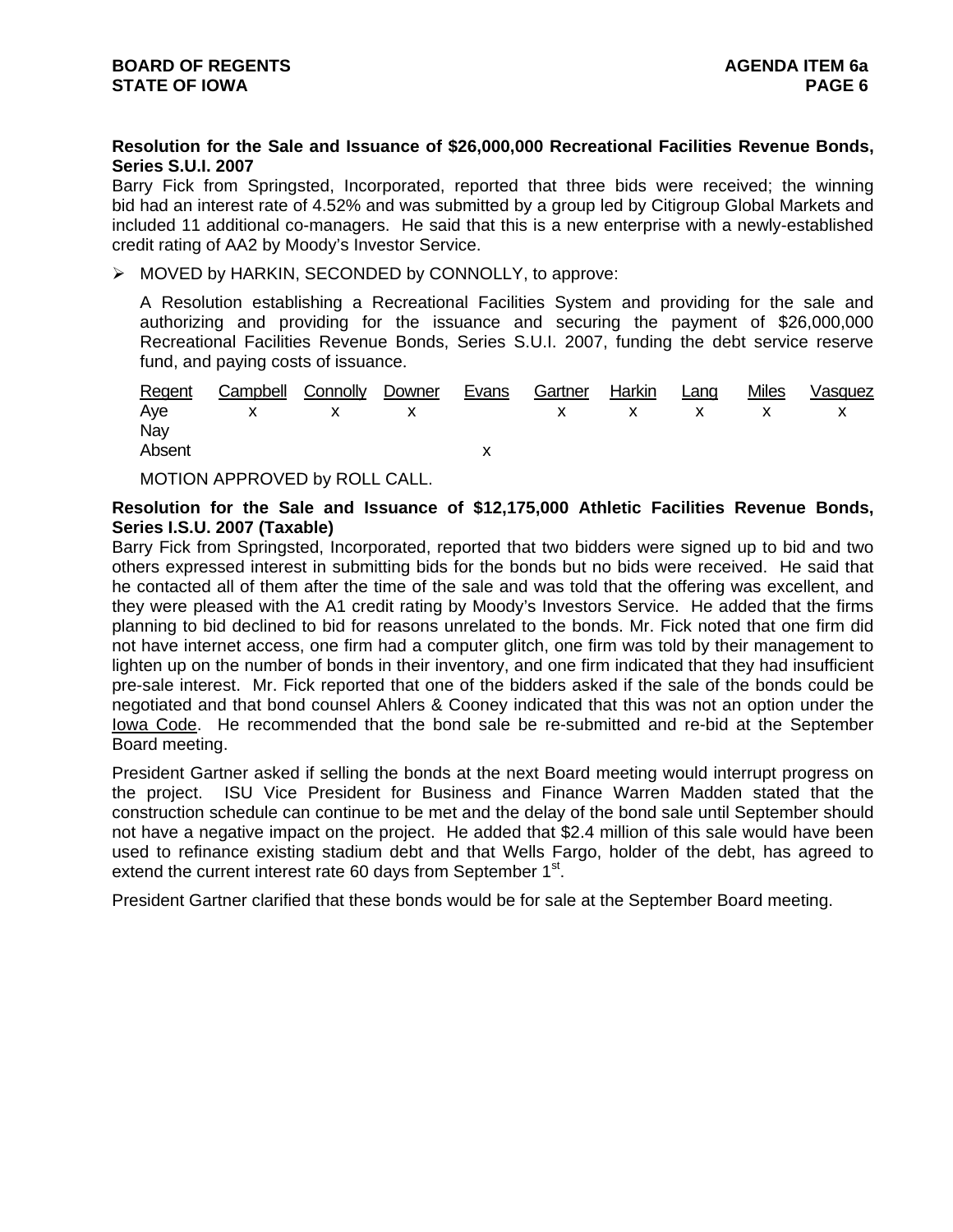#### **Summary Report on Regent Universities' Security Protocol**

SUI Director of Public Safety Chuck Green, ISU Director of Public Safety Jerry Stewart, and UNI Associate Director of Public Safety Milissa Wright reported on campus security protocols, technologies, prevention, and counseling techniques currently in place and those that are planned.

Executive Director Gary Steinke reported on meetings with state officials including Governor Culver, Lt. Governor Patty Judge, Iowa Department of Public Safety (IDPS) Commissioner Gene Meyer, and Iowa Homeland Security and Emergency Management (IHSEM) Administrator David Miller. He thanked them for their expertise, guidance, and support.

IHSEM Administrator Miller praised the university public safety directors for interfacing with surrounding communities, offered assistance with the state of Iowa grant process, and stated that the state may be able to fund opportunities for planning and training exercises.

Regent Campbell asked the public safety directors about the response to students who report sexual assaults and the universities' relationships with local law enforcement. Director Green and Director Stewart discussed the Sexual Assault Response Team (SART), which uses a multidisciplinary team of professionals in the following areas: medical, advocacy, counseling, law enforcement, and prosecution. Director Green discussed SUI's Sex Crime Unit and the Rape Victim Advocacy Program. Associate Director Wright discussed UNI's Phoenix Center, which provides services to sexual assault victims and violent relationships, and explained UNI's relationship with Seeds of Hope, a local advocacy group that works with victims.

President Gartner asked about the universities' communication process with dorm leaders. Director Stewart reported on the dormitory leader training program and how it stresses the importance of reporting. He added that once an incident is reported to a dormitory leader or official, it is referred to appropriate personnel.

President Gartner asked if there is a mechanism to provide protection. Director Stewart provided examples of campus-based services that may not occur in municipal environments and discussed no-contact orders.

Regent Campbell asked if SART encourages rape victims to have a rape exam even if they choose not to report. Director Green and Director Stewart said that exams are encouraged and provided at no cost. Director Green added that the results are stored for 10 years. Regent Campbell stated that it is critical that the DNA results be stored in the FBI national database.

Discussion was held on crime-alert notification methods, law enforcement jurisdiction, and communication with on-campus and off-campus areas and local law enforcement. Director Green noted the Cleary Act, which requires timely notification of threats to the University community.

Regent Connolly asked for a sense of how a student would know what to do and where to go if an incident occurred. The public safety directors discussed communications methods they use to prepare students such as crime prevention presentations, web site postings, newsletters, brochures, and emails.

Executive Director Steinke asked how victims are kept informed as cases progress through the legal system. Director Green said that SART keeps victims informed and guides them throughout the process.

Regent Vasquez asked about the use of cameras. Discussion was held on technology, privacy expectations, awareness, and campus safety programs and services.

President Gartner thanked IDPS Commissioner Meyer, IHSEM Administrator Miller, and the three university public safety directors for their input.

¾ The Board received the report by GENERAL CONSENT.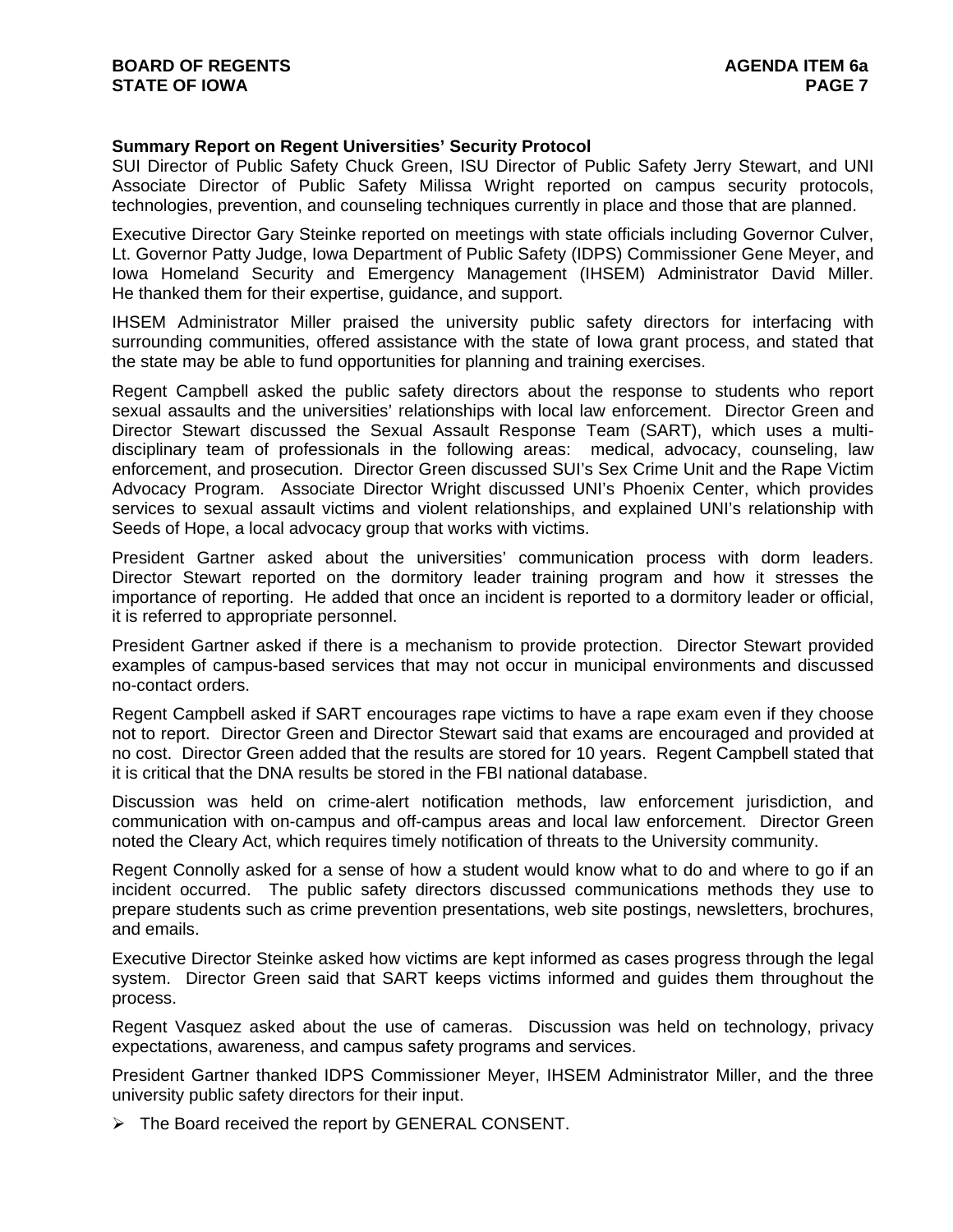## **Grow Iowa Values Fund Proposals**

University of Iowa Vice President for Research Dr. Meredith Hay, Iowa State University Vice President for Research and Economic Development Dr. John Brighton, and Executive Director of Business and Community Services Mr. Randy Pilkington reviewed the universities' proposals for the FY 2008 Grow Iowa Values Funding appropriations.

In response to Regent Lang's question for the average need of gap fund awards, Vice President Hay reported that the average amount is \$50,000 to \$80,000. Regent Lang asked if researchers are aware of existing research before they begin projects. Vice Presidents Hay and Brighton and Executive Director Pilkington described the systems in place at the universities that contain previous research discovery.

¾ MOVED by HARKIN, SECONDED by CONNOLLY, to approve the Regent universities' FY 2008 Grow Iowa Values Fund proposals.

| Regent  | Campbell | Connolly | Downer | Evans | Gartner | Harkin | Lang | <b>Miles</b> | Vasquez |
|---------|----------|----------|--------|-------|---------|--------|------|--------------|---------|
| Aye     |          |          |        |       |         |        |      |              |         |
| Nay     |          |          |        |       |         |        |      |              |         |
| Abstain |          |          |        |       |         |        |      |              |         |
| Absent  |          |          |        |       |         |        |      |              |         |
|         |          |          |        |       |         |        |      |              |         |

MOTION APPROVED by ROLL CALL.

# **Economic Development/Technology Transfer Benchmarks**

Vice Presidents Hay and Brighton, Executive Director of Business and Community Services Pilkington and University of Iowa Research Foundation Director Pam York presented information regarding benchmarks the universities will use to measure progress on economic development and technology commercialization. Regents Harkin and Downer requested that the benchmarks include both job and wealth creation.

¾ The Board received the report by GENERAL CONSENT.

## **Iowa State University Cost-Share Approval Request**

Vice President Brighton requested that \$75,000 of the \$710,000 Battelle funding approved in FY 2007 be considered as a cost share match for a Federal Highway Administration research grant.

¾ MOVED by LANG, SECONDED by HARKIN, to approve the proposal. MOTION APPROVED UNANIMOUSLY.

# **University of Northern Iowa Highlighted Project Presentation – Tour of Business and Community Services Building**

Executive Director of Business and Community Services Pilkington led the Regents on a tour of the University of Northern Iowa's new Business and Community Services Building.

## **President Gartner adjourned the meeting at 6:15 p.m.**

## **President Gartner called the meeting to order at 9:13 a.m. on August 2, 2007.**

## **Executive Session**

¾ MOVED by HARKIN, SECONDED by DOWNER, to enter into closed session pursuant to Iowa Code §21.5(1)(i) upon the request of individuals whose performance is being considered.

| Regent | <b>Campbell Connolly Downer Evans</b> |       | Gartner Harkin Lang |  | Miles | Vasquez |
|--------|---------------------------------------|-------|---------------------|--|-------|---------|
|        | Aye x x x x x x x x x                 |       |                     |  |       |         |
| Nay    |                                       |       |                     |  |       |         |
| Absent |                                       |       |                     |  |       |         |
|        |                                       | _ _ _ |                     |  |       |         |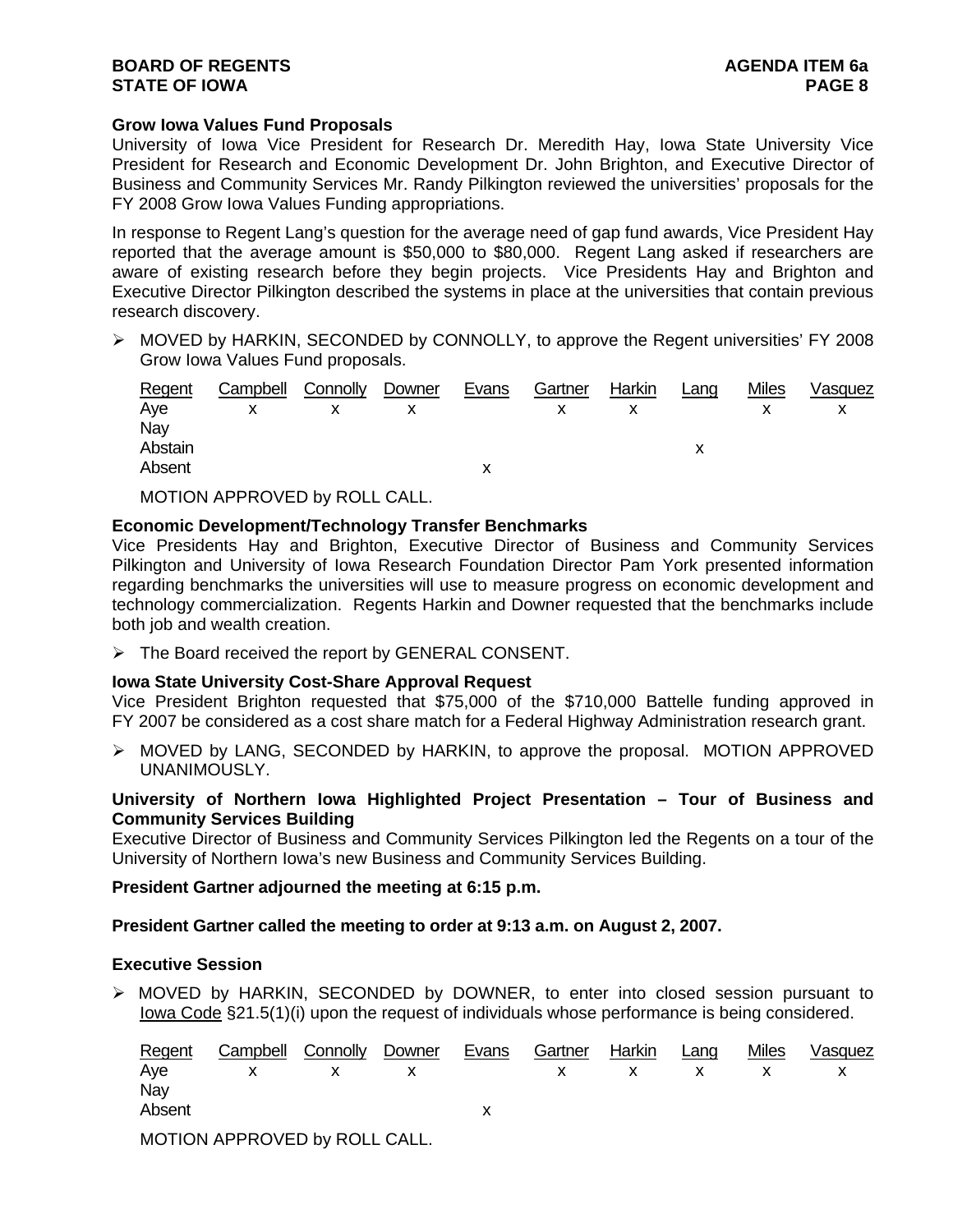# **BOARD OF REGENTS AGENUS AGENDA ITEM 6a STATE OF IOWA** PAGE 9

# **The Board convened in closed session at 9:15 a.m.**

#### **The Board reconvened in open session at 12:00 p.m.**

- $\triangleright$  MOVED by LANG, SECONDED by DOWNER, to approve the following:
	- Board of Regents Executive Director Gary Steinke 3% pay increase, which represents the maximum amount allowed by the Iowa Legislature in Senate File 601;
	- Iowa State University President Gregory Geoffroy \$75,000 pay increase;
	- University of Northern Iowa President Ben Allen \$25,000 pay increase and \$25,000 to deferred compensation annually;
	- Iowa School for the Deaf Superintendent Jean Prickett 5% pay increase; and
	- Iowa Braille and Sight Saving School Interim Superintendent Jeananne Schild 5% pay increase.

| Regent | Campbell Connolly Downer Evans Gartner Harkin Lang |  |  |  | Miles | Vasquez |
|--------|----------------------------------------------------|--|--|--|-------|---------|
| Nav    | Aye x x x x x x x x x                              |  |  |  |       |         |
| Absent |                                                    |  |  |  |       |         |

MOTION APPROVED by ROLL CALL.

¾ MOVED by LANG, SECONDED by CAMPBELL, to approve the pay increases and deferred compensation retroactive to July 1, 2007. MOTION APPROVED UNANIMOUSLY.

## **FY 2008 Budgets – Universities, Iowa Public Radio, Regional Study Centers**

Brad Berg stated that the proposed FY 2008 Regent enterprise budget exceeds \$3.6 billion, and discussed state appropriation increases and the allocation methodologies used to fund strategic initiatives and salaries.

President Pro Tem Miles asked how the universities allocate funding for academic salaries. Associate Provost Tom Rocklin said that University of Iowa salary increases have ranged between 0-12% and that the University considers performance, competitive position relative to peers, and the ability to generate revenue. Provost Jim Lubker reported that the University of Northern Iowa is restricted by union agreement to allocate 30% to merit and that the remaining amount is allocated across the board. President Geoffroy stated that Iowa State University allocates faculty salaries to the highest performing academic units and faculty members.

- ¾ MOVED by CAMPBELL, SECONDED by HARKIN, to approve the following:
	- FY 2008 Regent institutional budgets;
	- FY 2008 Iowa Public Radio budgets;
	- Distribution of the regional study centers FY 2008 operating appropriations and salary funds:
		- ◆ Quad Cities Graduate Study Center \$160,806
		- Southwest Iowa Regents Resource Center \$108,698
		- Tri-State Graduate Study Center \$ 80,467

| Regent | Campbell Connolly Downer  |              | Evans | Gartner Harkin |         | Lang | <b>Miles</b> | Vasquez |
|--------|---------------------------|--------------|-------|----------------|---------|------|--------------|---------|
| Aye    |                           | $\mathsf{X}$ |       |                | $X$ x x |      |              |         |
| Nay    |                           |              |       |                |         |      |              |         |
| Absent |                           |              |       |                |         |      |              |         |
|        | MOTONI ADDONIDL, DOLI QNI |              |       |                |         |      |              |         |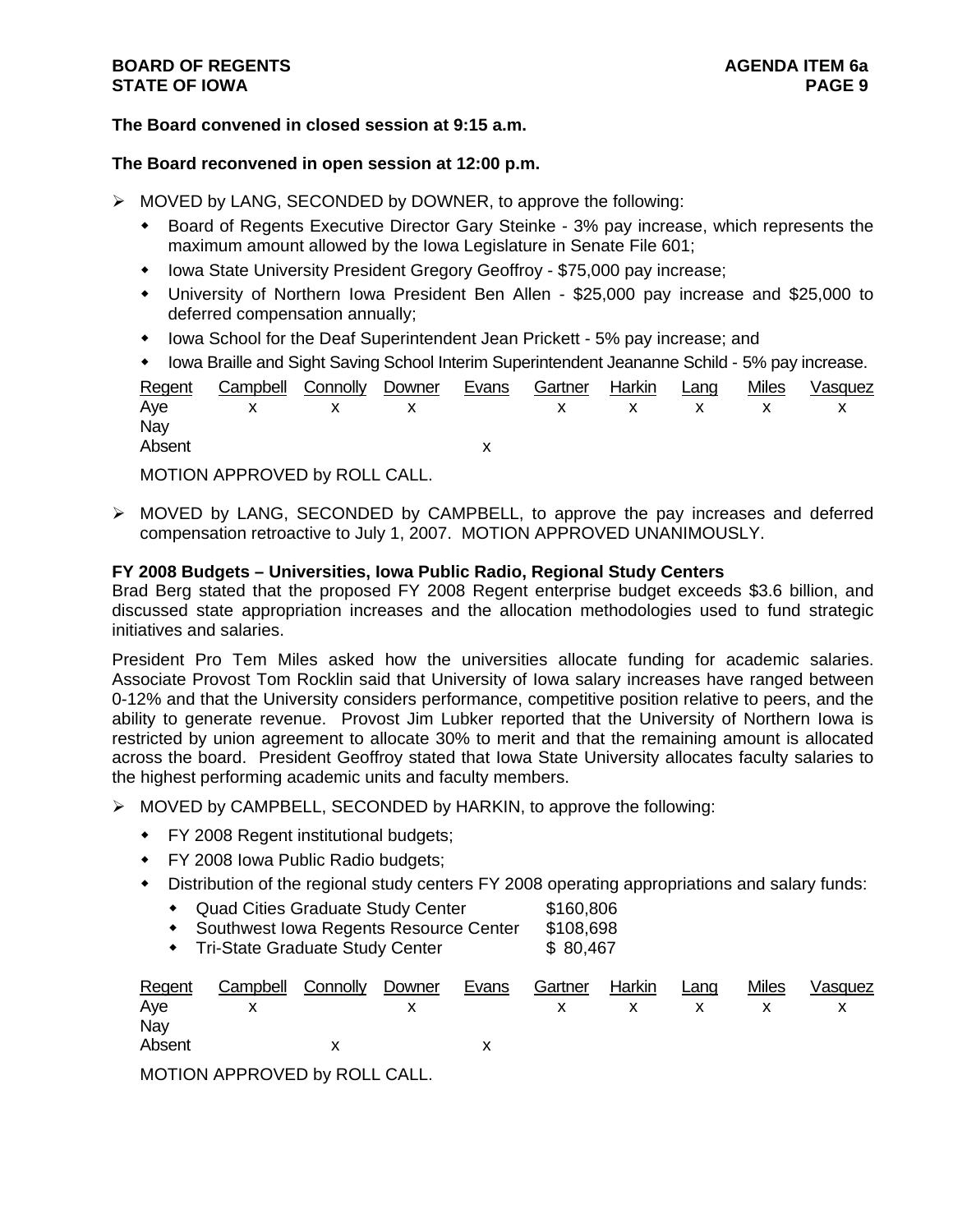# **Investment and Cash Management Report for the Quarter Ended March 31, 2007**

SUI Vice President for Finance Doug True noted that the report indicates progress made on endowment and operating portfolios. In response to President Pro Tem Miles' question on domestic equity performance, Vice President True discussed the current investment philosophy and stated that the institutions welcomed discussion with the Board on future investment strategy.

President Gartner noted that, at the March meeting, he requested that Wilshire reports reflect performance variances in percentage points, rather than percentages.

¾ The Board received the report by GENERAL CONSENT.

#### **Allocation of Bonding Authorization for Deferred Maintenance, Fire Safety and Campus Security Improvements and Reimbursement Resolution**

Joan Racki briefed the Board on the bonding authorization and reimbursement resolution.

President Gartner asked if the allocation had been worked out in cooperation with the three universities. Ms. Racki responded affirmatively.

- ¾ MOVED by HARKIN, SECONDED by CONNOLLY, to:
	- Approve the allocation of the \$24 million bonding authorization provided in House File 920 (2007 legislative session) for fire and environmental safety, deferred maintenance and campus security improvements at the Regent universities as follows:

|  | University of Iowa |  | \$9,877,837 |
|--|--------------------|--|-------------|
|--|--------------------|--|-------------|

- Iowa State University 10.084.332
- University of Northern Iowa 4.037.831 Totals \$24,000,000
- Adopt A Resolution declaring an official intent under Treasury Regulation 1.150-2 to issue debt to reimburse the State University of Iowa, Iowa State University of Science and Technology, and the University of Northern Iowa for certain original expenditures paid in connection with deferred maintenance, fire and environmental safety, and campus security improvement projects.

|        | Regent Campbell Connolly Downer Evans Gartner Harkin Lang Miles Vasquez |  |  |  |  |
|--------|-------------------------------------------------------------------------|--|--|--|--|
|        | Aye x x x x x x x x x                                                   |  |  |  |  |
| Nay    |                                                                         |  |  |  |  |
| Absent |                                                                         |  |  |  |  |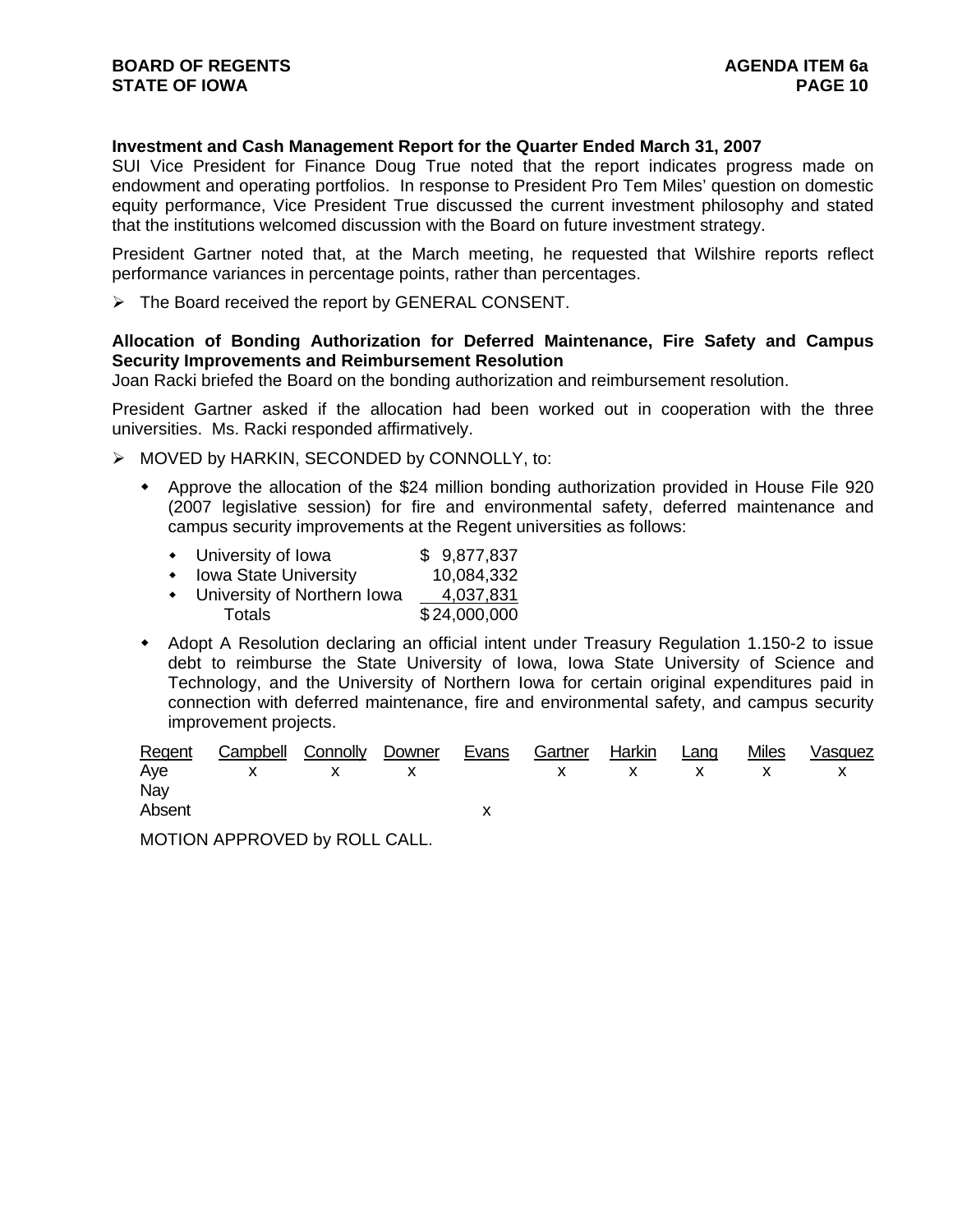# **CONSENT AGENDA**

- Minutes of June 12-13, 2007, Meeting
- Minutes of June 17, 2007, Meeting
- Minutes of June 21, 2007, Meeting
- University of Iowa Equipment Purchases
- Semi-Annual Claims Activity Reports: January 1 Through June 30, 2007
- Institutional and Board Office Personnel Transactions
- Conflict of Interest Vendors
- Proposed Course Changes at the University of Iowa
- Request to Award an Honorary Doctor of Humane Letters Degree at the University of Iowa
- Request to Award an Honorary Doctor of Humane Letters Degree at the University of Iowa
- Request to Award an Honorary Doctor of Humane Letters Degree at the University of Iowa
- Request to Award an Honorary Doctor of Science Degree at the University of Iowa
- Request to Award an Honorary Doctor of Humane Letters Degree at Iowa State University
- Center Name Change at Iowa State University: Center for Designer Crops to Center for Metabolic Biology
- Programmatic Changes in the College of Law at the University of Iowa
- Academic Program Reviews Annual Governance Report at the University of Northern Iowa
- Annual Report of the Iowa Coordinating Council for Post High School Education

President Pro Tem Miles thanked all of the Honorary Doctor Degree nominees for the tremendous difference they make at the Regent universities and stated that he enthusiastically supports the nominees.

 $\triangleright$  MOVED by LANG, SECONDED by DOWNER, to approve the Consent Agenda with the exception of Programmatic Changes in the College of Law at the University of Iowa, which will be considered separately.

|        | Regent Campbell Connolly Downer Evans Gartner Harkin Lang |  |  |  | Miles | Vasquez |
|--------|-----------------------------------------------------------|--|--|--|-------|---------|
|        | Aye x x x x x x x x x                                     |  |  |  |       |         |
| Nay    |                                                           |  |  |  |       |         |
| Absent |                                                           |  |  |  |       |         |
|        |                                                           |  |  |  |       |         |

MOTION APPROVED by ROLL CALL.

President Gartner asked for additional information about the proposed program changes in the College of Law at the University of Iowa. He asked if the credit hour reduction would result in a decrease in faculty and tuition. The University reported that Carolyn Jones, Dean of the College of Law, was unable to attend the Board meeting. Regent Harkin suggested that further discussion about the proposed changes be deferred until the next meeting and that Dean Jones be invited to make a presentation to the Board about the College of Law and specifically about the effect of the proposed changes on the reputation and strength of the JD program.

¾ MOVED by VASQUEZ, SECONDED by HARKIN, to defer consideration of the Programmatic Changes in the College of Law at the University of Iowa and request that the Dean of the College of Law appear before the Board at the September meeting. MOTION APPROVED UNANIMOUSLY.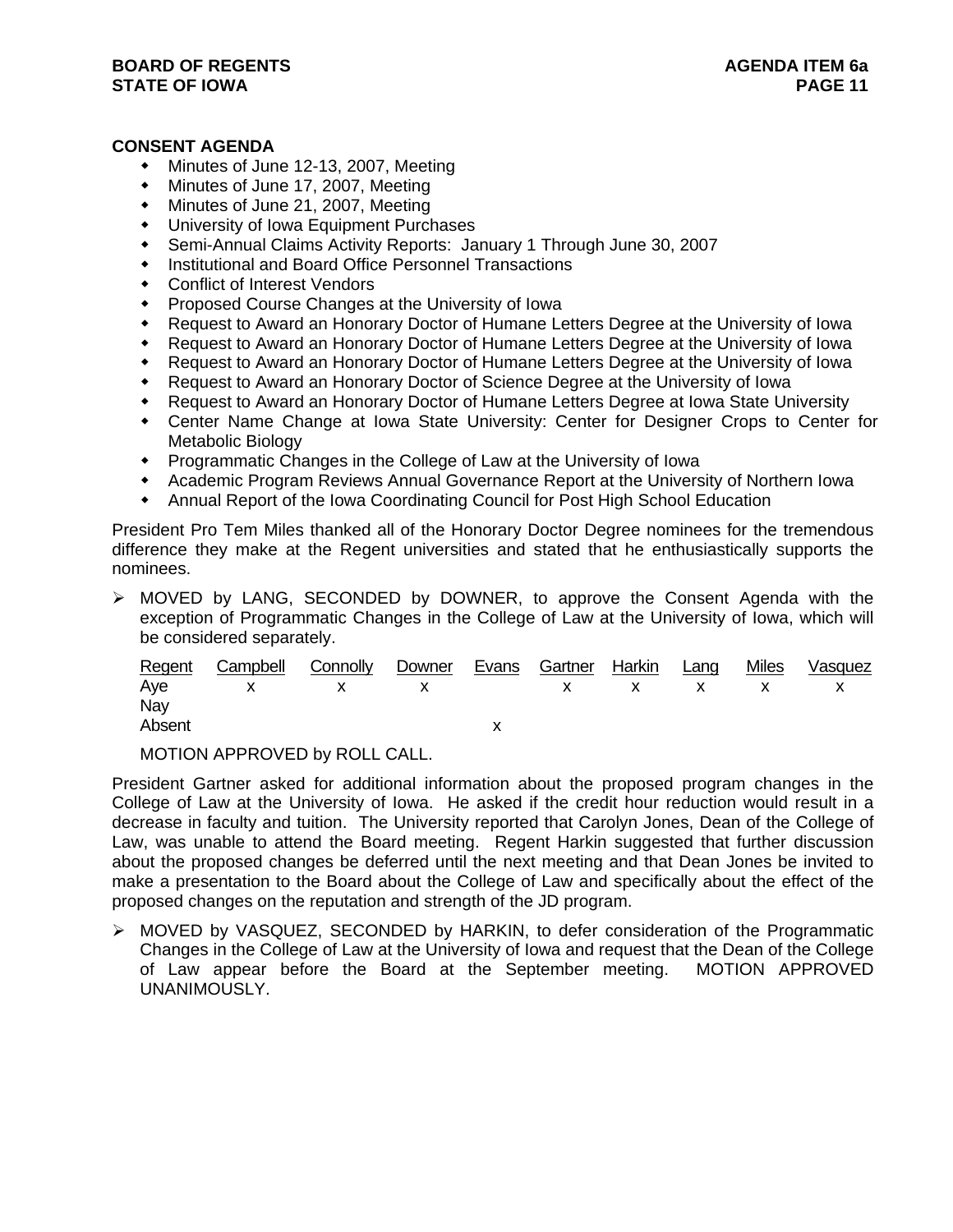#### **Faculty Presentation at the University of Northern Iowa – "The GeoTREE Center – Geospatial Technology Transfer to Government Agencies"**

Dr. Ramanathan Sugumaran, Associate Professor of Geography and Director of GeoTREE (Geoinformatics Training, Research, Education, and Extension), provided information about the purpose and activities of UNI's GeoTREE Center.

This project, funded by NASA for the past two years, provides instruction on using NASA-supported satellite data and images to solve problems and conduct research. Ms. Rebecca Kauten, Soil Water Conservation District Watershed Coordinator, and Matt Voss, a recent UNI graduate from the Master's program and a current employee at GeoTREE, described the importance of GeoTREE to government agencies.

Regent Lang asked Dr. Sugumaran who owns the intellectual property of GeoTREE. Dr. Sugumaran responded that it is owned by the University of Northern Iowa. Regent Vasquez asked why some government agencies are using outdated data. Dr. Sugumaran responded that data are collected to respond to specific questions from government agencies and said that existing data become outdated if the agencies do not request more current information.

¾ The Board received the presentation by GENERAL CONSENT.

## **Biennial Faculty Activities Report**

Dr. Diana Gonzalez explained that the faculty activities report had been an annual report but, in Fall 2005, the Board approved a new format and reporting timeframe.

Dr. Gonzalez said that the report includes key questions used to describe faculty responsibilities and time allocation. This approach addresses issues of significance to the Board and reflects the unique institutional missions. President Gartner asked institutional representatives to discuss whether the percentage of student FTEs taught by non-tenure-track faculty is an acceptable number.

 $\triangleright$  The Board received the report by GENERAL CONSENT.

## **Counseling Graduate Programs Accreditation Report at UNI**

Interim Provost Jim Lubker described the Counseling Graduate Programs which include the Mental Health Counseling Program and the School Counseling Program. He stated that both programs were accredited with conditions for a two-year period through March 2009 and that, prior to the expiration of the two-year period, the programs must submit to the accrediting body an interim report which provides evidence and/or documentation that the conditions have been met. He added that the maximum period of accreditation is eight years. Regent Downer urged that the conditions be met as soon as possible and not wait until March 2009.

 $\triangleright$  The Board received the report by GENERAL CONSENT.

## **Undergraduate and Graduate Programs in Social Work Accreditation Report at UNI**

Interim Provost Lubker reported that the undergraduate and graduate programs in social work were accredited for the maximum period of eight years.

¾ The Board received the report by GENERAL CONSENT.

## **Bachelor of Arts in Athletic Training Program Accreditation Report at UNI**

Interim Provost Lubker reported that the program was accredited for the maximum period of seven years.

Provost Lubker concluded his comments by explaining that programmatic accreditation by national professional organizations is an important process which gives the University an opportunity to evaluate and improve its education and research efforts. He further stated that the programs described today have benefited from program improvements resulting from the accreditation process.

¾ The Board received the report by GENERAL CONSENT.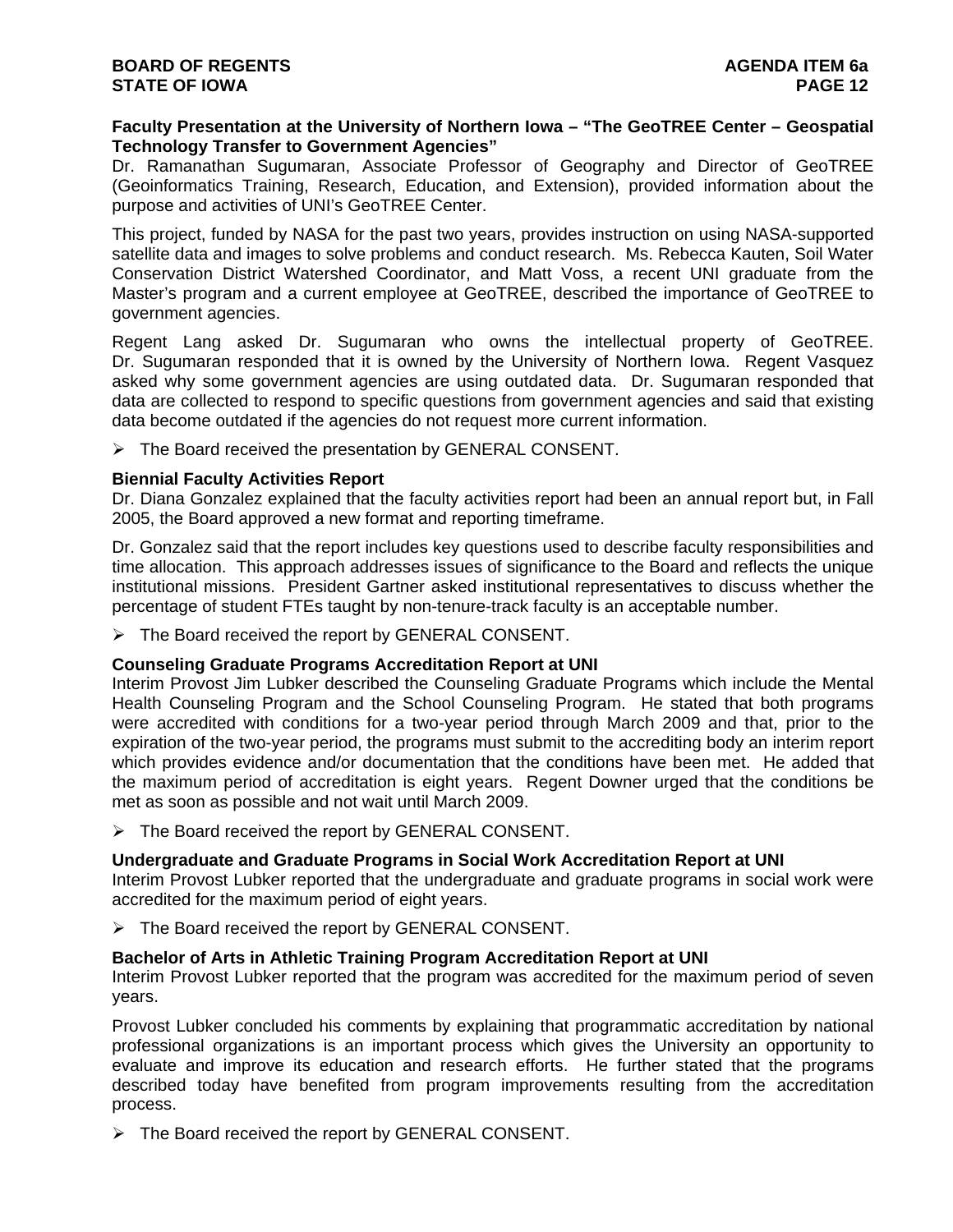# **College of Veterinary Medicine Accreditation Report at Iowa State University**

President Gregory Geoffroy informed the Board that the College of Veterinary Medicine received full accreditation until the next site visit in Fall 2010. President Pro Tem Miles asked President Geoffroy why the college had been accredited only for three years. President Geoffroy responded that the three-year period awarded corresponds to the last three years of accreditation had the College received full accreditation in 2003. President Geoffroy said that he expected the College to receive full accreditation for the maximum number of years during the next accreditation visit with the understanding that an essential component of accreditation will be continuing with the renovation of the facilities.

President Pro Tem Miles asked for a report indicating the number of programs that were not accredited for the maximum period.

¾ The Board received the report by GENERAL CONSENT.

## **FY 2008 Annual Capital Plans**

 $\triangleright$  MOVED by CONNOLLY, SECONDED by HARKIN, to receive the report on anticipated institutional FY 2008 new capital improvement projects with the understanding that the proposed projects are subject to further review, availability of funding, and specific project approval consistent with Board policy, and to receive the status report on previously approved projects with budgets exceeding \$1 million.

|        | Regent Campbell Connolly Downer Evans Gartner Harkin Lang |  |  |  | Miles Vasquez |
|--------|-----------------------------------------------------------|--|--|--|---------------|
|        | Aye x x x x x x x x                                       |  |  |  |               |
| Nay    |                                                           |  |  |  |               |
| Absent |                                                           |  |  |  |               |

MOTION APPROVED by ROLL CALL.

## **Five-Year Institutional Roads Program**

President Pro Tem Miles questioned the funding for the reported \$24.4 million in unmet institutional roads needs at the Regent institutions. Regent Lang indicated that these unmet needs would likely be part of the Iowa Department of Transportation's identified need for \$2.5 billion in roadway funding, and additional options for increased funding, to address roads and bridges across the state.

President Pro Tem Miles asked about the institutions' options if this additional funding is not available, and whether there are public safety issues associated with the deferral of these roadway projects. Vice President True explained that many campus roadway improvements are deferred due to the insufficient amount of road use tax funds, and at some point the institutions will need to use educational funds to finance these projects. Vice President Madden explained that while Iowa State University has no real safety problems, there are many areas in need of improvement; he added that Iowa State has many outlying farm roads that also need to be maintained. He further explained that addressing the University's roadway needs will be a matter of continued prioritization and, at some point, the redistribution of University resources to these projects. He added that these needs are another component of a substantial campus deferred maintenance problem.

¾ MOVED by LANG, SECONDED by DOWNER, to approve the Five-Year Institutional Roads Program with capital projects totaling \$7.8 million for calendar years 2008 through 2012, including projects totaling \$1.56 million for 2008.

| Regent | Campbell Connolly Downer Evans Gartner Harkin Lang |       |  |  | Miles | Vasquez |
|--------|----------------------------------------------------|-------|--|--|-------|---------|
|        | Aye x x x x x x x x                                |       |  |  |       |         |
| Nay    |                                                    |       |  |  |       |         |
| Absent |                                                    |       |  |  |       |         |
|        |                                                    | _ _ _ |  |  |       |         |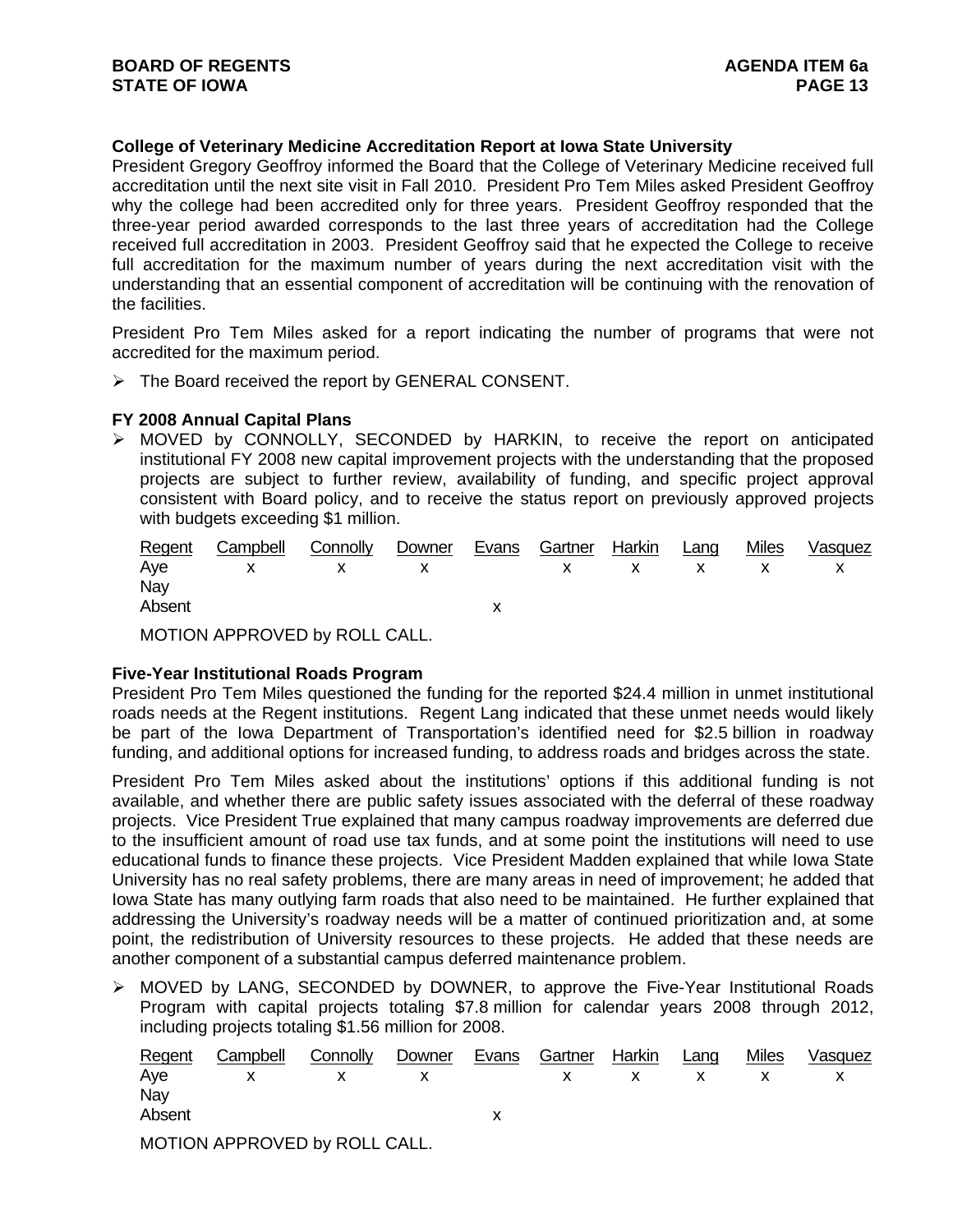# **Institutional Agreements, Leases and Easements**

¾ MOVED by MILES, SECONDED by CONNOLLY, to approve the right-of-way agreement for the benefit of the University of Iowa, and the agreement for the benefit of Iowa State University as summarized in the agenda item, subject to approval of the final documents by the Board Office and Attorney General's Office.

|        | Regent Campbell Connolly Downer Evans Gartner Harkin Lang |  |  |  | Miles | Vasquez |
|--------|-----------------------------------------------------------|--|--|--|-------|---------|
|        | Aye x x x x x x x x x                                     |  |  |  |       |         |
| Nay    |                                                           |  |  |  |       |         |
| Absent |                                                           |  |  |  |       |         |
|        |                                                           |  |  |  |       |         |

MOTION APPROVED by ROLL CALL.

**University of Iowa Utility Master Plan and Permission to Proceed with Specific Projects of Plan**  Vice President True outlined three utility improvement projects, for which the University was requesting permission to proceed, that would allow the University to increase its campus steam capacity. He then provided an overview of the Utility Master Plan, which proposes the development of a new, environmentally clean power plant that would expand the University's existing use of biomass as an energy source, possibly involving biomass gasification, an innovative new technology in which the federal government is heavily engaged and offering tax credit subsidies. He indicated that the University has entered into a Memorandum of Understanding with MidAmerican Energy, the local utility provider, to proceed together. He also explained that since the University is a leader in the use of biomass as an energy source, it envisions that the new power plant would also be used for research and training in biomass technology. He said that the University would continue to apprise the Board Office regularly and the Board periodically on the project.

Dean Butler of the College of Engineering spoke of the current opportunities to engage students in the operations of the power plant, including with biomass energy. He explained that the proposed new power plant, with the possibility for biomass gasification, would provide an educational component that currently is missing in the country's existing gasification plants. This would allow the College to expand its existing educational opportunities and offer the hands-on experience necessary in training the next generation of power plant engineers and operators.

Vice President Hay further outlined the University's efforts to engage its research enterprise and provide entrepreneurial opportunities with development of a biomass gasification plant. She explained that with a proposed cost of up to \$100 million, the University investigated the use of a private sector partner, such as MidAmerican Energy, to take advantage of available federal tax credits to develop the plant. She further explained that the private sector involvement is probably the most innovative entrepreneurial piece of the proposal. Since this is new ground for the University, it is working very closely with MidAmerican Energy, Senators Harkin and Grassley, and local congressmen in this effort.

In response to questions from President Gartner on the University's bonding capacity, Vice President True explained that the University is not likely to borrow all of the estimated \$100 million needed for development of the power plant since the private sector partner would provide all or much of the capital. He further explained that the University is not at its maximum bonding capacity, but it is close enough that it only wants to borrow when there are no other alternatives; this is one of the motivating factors in pursuing the private sector partnership and the federal tax credits for this project.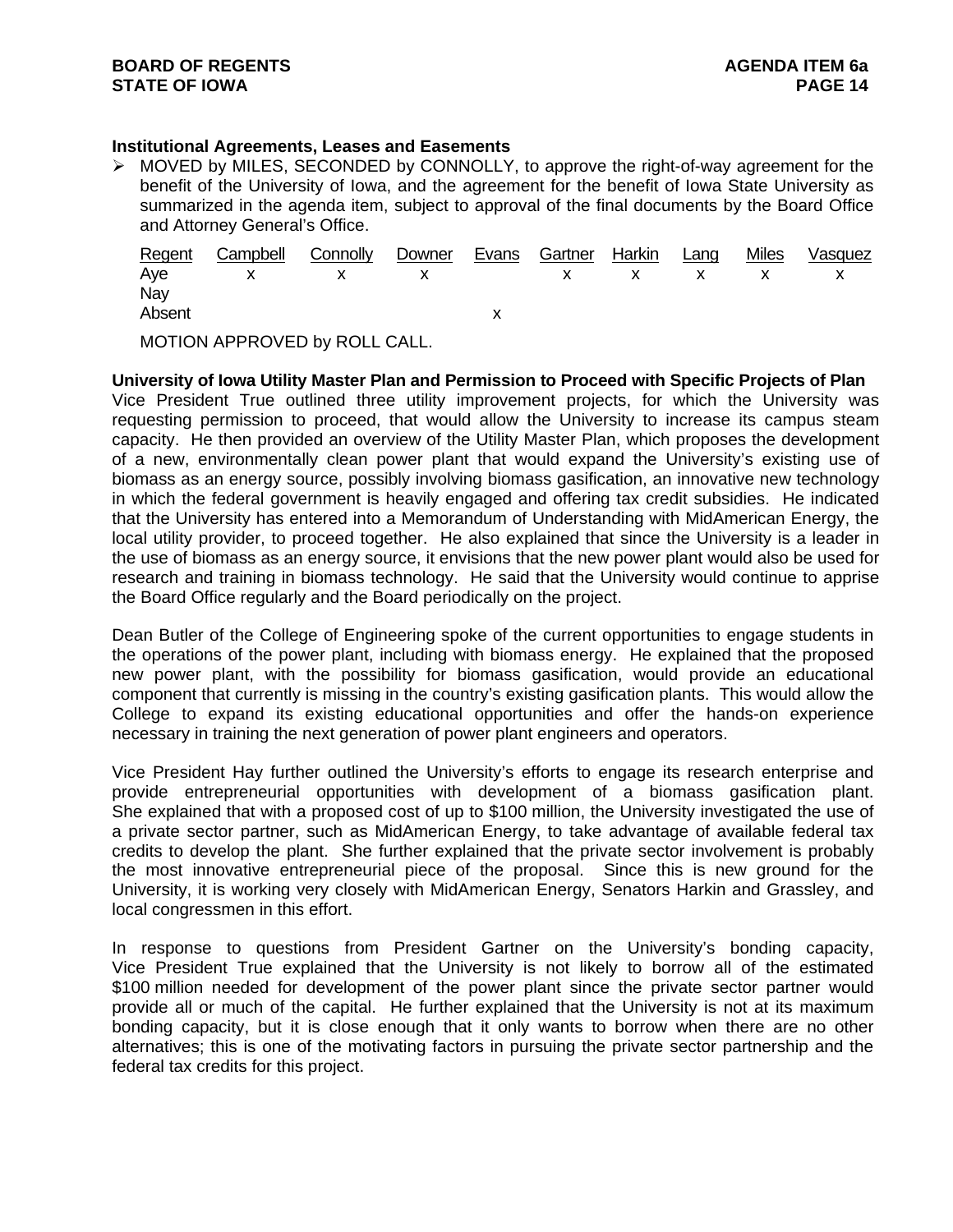President Gartner asked if the proposal would result in the University outsourcing its power plant operations to MidAmerican Energy, and whether the utility would have the authority to sell additional power from the University plant. Vice President True responded that MidAmerican's operation of a portion of the power plant and its selling of additional power are both possibilities under this proposal. However, he stressed that the project is in a very early stage and the University is not far enough along to make these determinations at this time. He further emphasized the early reporting to the Board on the proposed project, which is subject to further evaluation of the feasibility of a broad pattern of options for implementation, while staying focused on the interests of the University's utility and research enterprises. He indicated that the University is planning to review options for adding steam capacity at the Oakdale Campus. He expressed the University's commitment to keep the Board closely apprised of the University's evaluation of the various options and the future direction for the projects.

Regent Lang addressed the University's Memorandum of Understanding with MidAmerican Energy and indicated that there are likely other power providers who would have a strong interest in participating in the project due to the federal tax credits. Vice President True agreed, and explained that the University began working initially with MidAmerican because of the utility's existing relationship with the University and its existing location (since the power plant would be operated on a University site). However, he clarified that the University is not limiting itself by talking to MidAmerican, and MidAmerican is not limited to talking to the University of Iowa. Both parties can bring in other partners, as well. He added that the University approached MidAmerican as its first partner, and that the University is very pleased with the utility's willingness to participate in the project.

Both President Pro Tem Miles and Regent Harkin commended the University on its proposal.

¾ MOVED by LANG, SECONDED by DOWNER, to receive the **Power Plant Systems Improvements Master Plan,** and authorize permission to proceed with project planning for the following projects included in the Master Plan: **Main Power Plant Boiler #10 – Replace Pollution Control Equipment; Main Power Plant Boiler #10 – Conversion to Partial Biomass Fuel Capability;** and **University Hospitals Pomerantz Family Pavilion – Replace Gas Boiler,** and the selection of Henneman Raufeisen and Associates, Iowa City, Iowa, to provide engineering services for the project.

|        | Regent Campbell Connolly Downer Evans Gartner Harkin Lang |  |  |  | Miles | Vasquez |
|--------|-----------------------------------------------------------|--|--|--|-------|---------|
|        | Aye x x x x x x x x x                                     |  |  |  |       |         |
| Nay    |                                                           |  |  |  |       |         |
| Absent |                                                           |  |  |  |       |         |

MOTION APPROVED by ROLL CALL.

## **University of Iowa Proposed Lease and Project Description and Budget for Rowing Team Boat House**

Vice President True spoke of the University's positive relationship with the City of Iowa City in the development of the boat house facility which would serve the Iowa City community as well as the University. Athletic Director Gary Barta explained the importance of the facility in that it would provide the women's rowing team with the opportunity to compete for championships, which is a University commitment for all of its sports. He indicated that the women's rowing team is the Athletic Department's second largest team, and largest women's team, with approximately 70 members. He also addressed the importance of the facility in serving the area's two additional rowing constituencies - students (through the University Recreation Department), and the Iowa City community.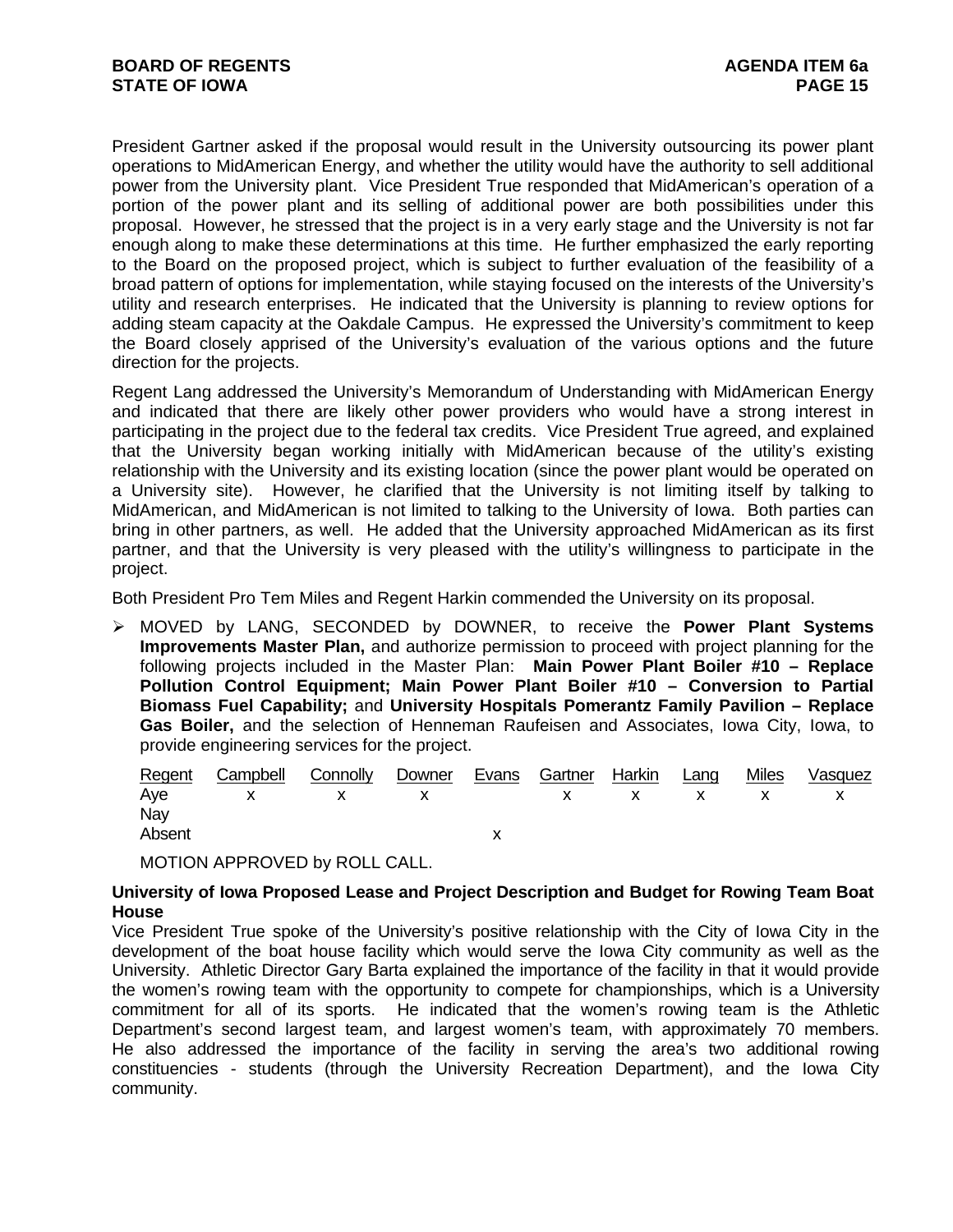Regent Lang asked for confirmation that that the building would be located above the flood plain. Kevin Monson, of Neumann Monson Architects, explained that the occupied space of the building would be above the 100-year flood plain; however, the boat storage area would be located within the flood plain, which is very typical for boat houses since they need to be built very close to rivers. He further explained that in the past history of the project site, the boat storage location may have been flooded three times within the last 40 years, and that the building has been designed to accommodate such an occurrence. President Gartner expressed his pleasure with the building design.

Regent Downer congratulated Athletic Director Barta on the hiring of the new men's golf coach, Mark Hankins from Michigan State University, who won the conference championship last year and three years ago, and was also voted Coach of the Year in both of those years. Athletic Director Barta credited the hiring to Mark Hankins' wish to return to his home state, and the reinvestment in the University golf course by former Athletic Director Bob Bowlsby.

President Gartner also congratulated Athletic Director Barta on the University's athletic budget, which no longer includes general taxpayer revenues, largely due to development of the Big Ten Network.

¾ MOVED by HARKIN, SECONDED by CAMPBELL, to approve a land lease agreement with the City of Iowa City for the University's use of approximately 1.76 acres of land located in Terrill Mill Park, Iowa City, Iowa, to provide the site for the project, and approve the schematic design and project description and budget (\$6,200,000), with the understanding that this approval will constitute final Board approval and authorization to proceed with construction.

|        | Regent Campbell Connolly Downer Evans Gartner Harkin Lang |  |  |  | Miles Vasquez |
|--------|-----------------------------------------------------------|--|--|--|---------------|
|        | Aye x x x x x x x x x                                     |  |  |  |               |
| Nay    |                                                           |  |  |  |               |
| Absent |                                                           |  |  |  |               |

MOTION APPROVED by ROLL CALL.

## **Register of University of Iowa Capital Improvement Business Transactions**

Vice President True provided a brief overview of the **Raze International Center** project. For the **Data Center** project, he indicated that the project may be the University's most important effort to ensure its ongoing operation and security, given its dependency on information technology. He stressed the importance of replacing the existing obsolete facilities that house the University's core information technology and servers. He explained the joint participation by the General University and University Hospitals, both financially and programmatically, for the estimated \$28 million project. He reported that the primary data center would likely be constructed on the Oakdale Campus, with back-up facilities located on the main campus

President Gartner asked if the University's data operations are currently housed together, and Vice President True explained that the main operations are currently located in Jessup Hall, the Lindquist Center, and the Old General Hospital, with many decentralized servers located throughout campus. He further addressed the importance of centralizing these many server locations to increase their security.

Vice President True also expressed the University's wish to accelerate development of the project and its willingness to work with the Board Office to identify alternatives in the design, bidding, and construction of the facility that might allow it to be operational sooner than normal processes would permit.

In response to a question from Regent Lang, Vice President True confirmed that the University has fiber all over campus.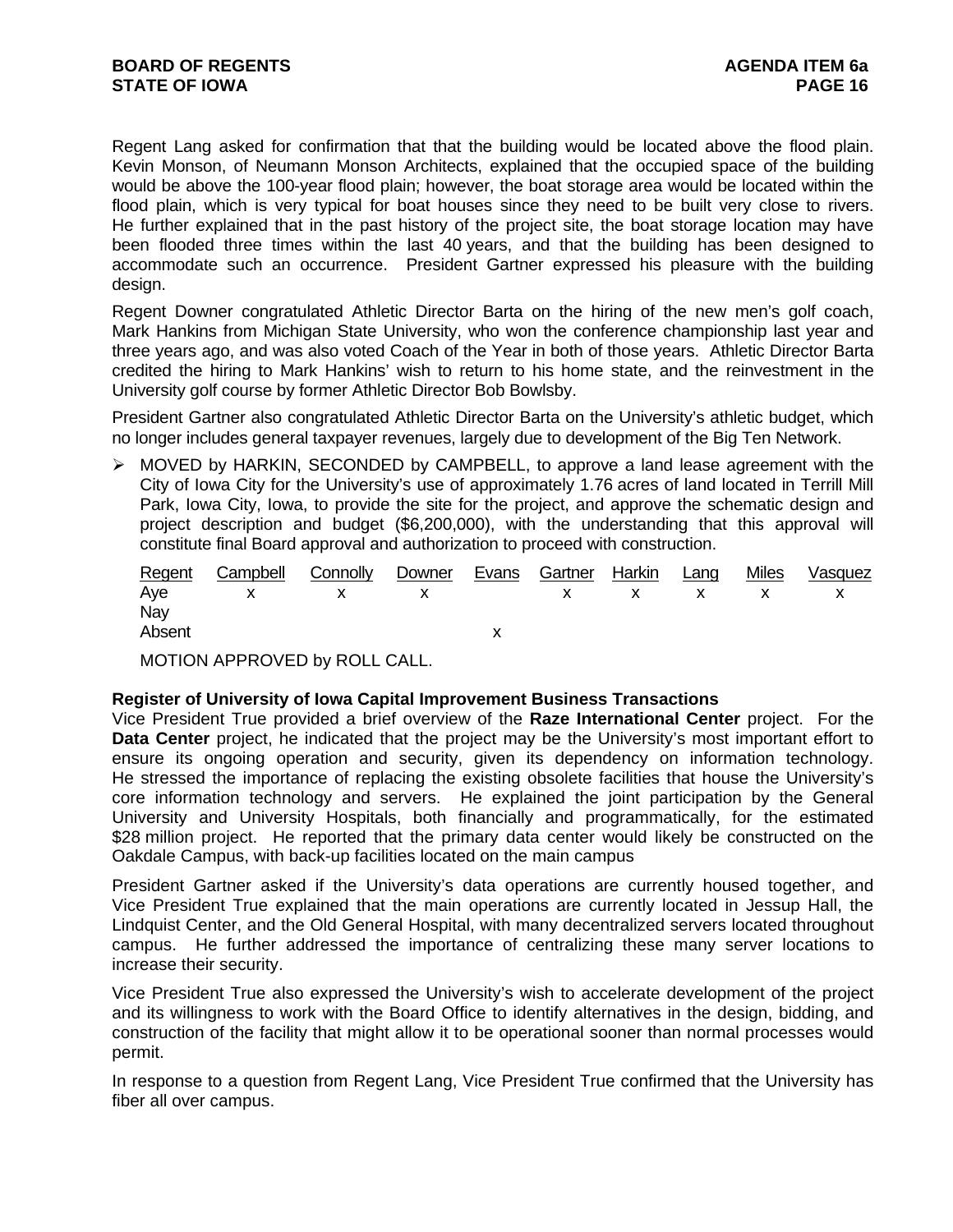# **BOARD OF REGENTS AGENUS AGENDA ITEM 6a STATE OF IOWA** PAGE 17

¾ MOVED by LANG, SECONDED by HARKIN, to authorize permission to proceed with project planning, including the architectural selection process, for the **Data Center** project, and to approve the project description and budget (\$1 million) for the **Raze International Center**  project.

|        | Regent Campbell Connolly Downer |       |  | Evans Gartner Harkin Lang |  | Miles | Vasquez |
|--------|---------------------------------|-------|--|---------------------------|--|-------|---------|
|        | Aye x x x x x x x x x           |       |  |                           |  |       |         |
| Nay    |                                 |       |  |                           |  |       |         |
| Absent |                                 |       |  |                           |  |       |         |
|        |                                 | _ _ _ |  |                           |  |       |         |

MOTION APPROVED by ROLL CALL.

# **Lakeside Lab Regents Resource Center Naming of Cabin**

 $\triangleright$  MOVED by MILES, SECONDED by CONNOLLY, to approve a request to name one of the four stone cabins at the Lakeside Lab Regents Resource Center as the Rusty Furman Cabin.

| Regent | Campbell                      | Connolly | Downer | Evans | Gartner | Harkin | Lang | <b>Miles</b> | Vasquez |
|--------|-------------------------------|----------|--------|-------|---------|--------|------|--------------|---------|
| Aye    |                               |          |        |       |         |        |      |              |         |
| Nay    |                               |          |        |       |         |        |      |              |         |
| Absent |                               |          |        |       |         |        |      |              |         |
|        | MOTION APPROVED by ROLL CALL. |          |        |       |         |        |      |              |         |

# **Register of Iowa State University Capital Improvement Business Transactions**

Vice President Madden provided an overview of the New Century Farm project, explaining that it is currently projected to cost approximately \$19 million with funding from a combination of state and federal funds, with additional federal funding yet to occur. He indicated that the rate of development of the project would be contingent upon the availability of the project funds.

He also addressed the University's request for permission to utilize the services of a construction manager on the Chemistry Facilities and Biorenewables Complex projects, explaining that since both are large and relatively complicated projects, the University believes the use of a construction manager will assist with project coordination in an effort to provide cost savings and timely completion for the projects.

Regent Downer expressed his concerns with the use of construction managers, particularly with respect to cost increases associated with their use. He acknowledged the advantages of using a construction manager for the Chemistry project due to the coordination issues involved and with occupants remaining in the building, but he asked Vice President Madden to address the need for a construction manager for a new facility such as the Biorenewables Complex.

Vice President Madden explained that the Biorenewables Complex would result in a very large complex that includes the Biorenewables facility (which the legislature has funded), a new agricultural and biosystems engineering building, and a parking structure, at a possible total cost of \$100 million, all of which would likely be constructed in approximately three phases over an extended period of time as funding is available. Given these factors, the University concluded that the use of a construction manager would add value to the project. However, Vice President Madden acknowledged Regent Downer's concerns, and indicated that since the project is in the early planning stages, the University could reconsider the use of a construction manager on the project.

Regent Lang indicated his belief that it is appropriate to use a construction manager for the Biorenewables Complex to provide one point of coordination for the project. He asked what causes a construction manager to stray from the pre-determined budget and timeline.

Vice President Madden explained that one of the challenges on very large construction projects is the limited number of Iowa contractors with the capability of taking on projects of a large scale. He reported that there are likely only two or three Iowa firms that would bid on such large projects.